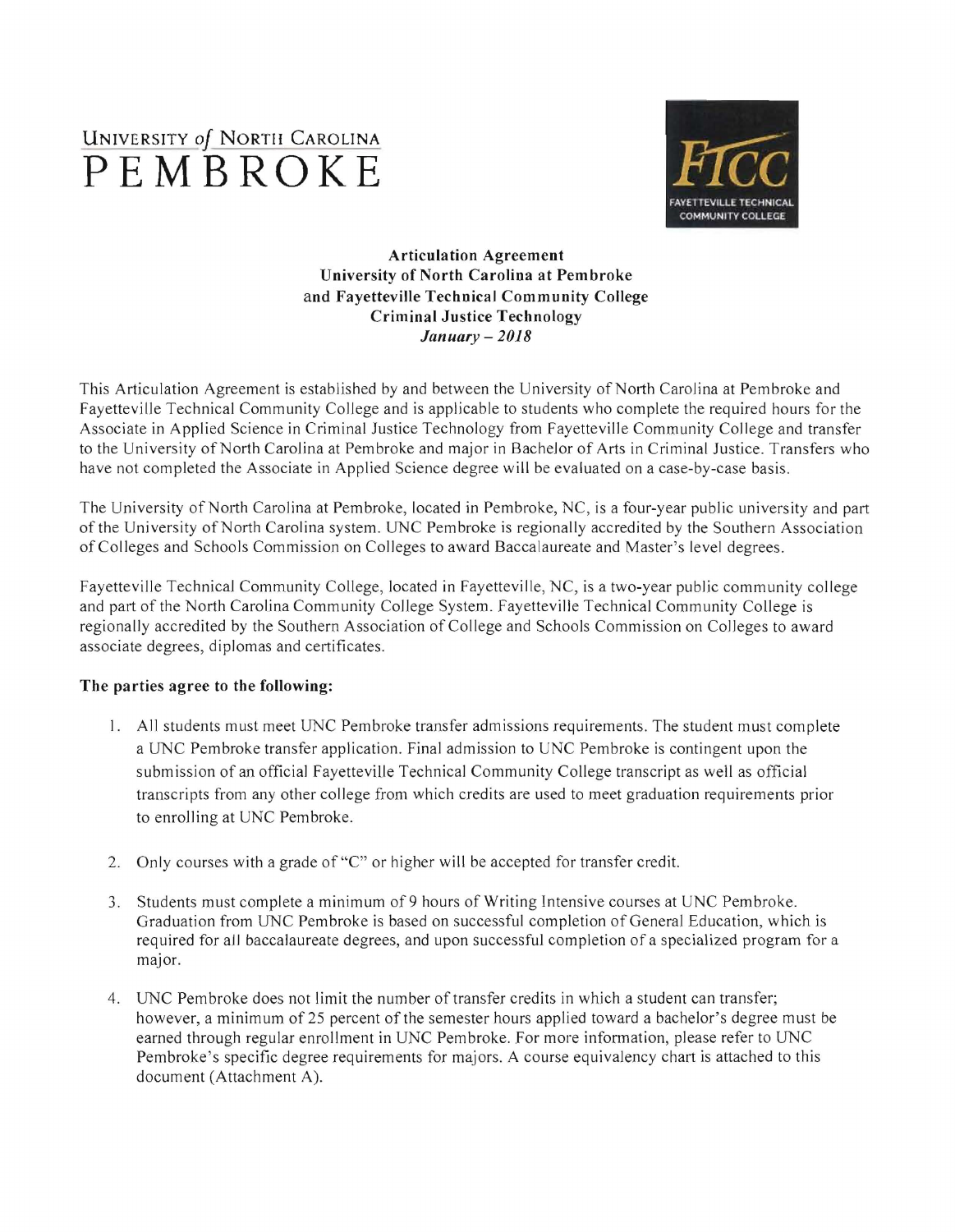- 5. The student will matriculate with all privileges and benefits available to students enrolled at UNC Pembroke including financial aid, student government leadership, academic transfer honors, and social organizations.
- 6. Each party will notify the other party of any changes in the contacts. Contacts for each institution for the purposes of executing this agreement are:

### Universitv of North Carolina at Pembroke

| Interim Associate Vice Chancellor | Dr. Scott Billingsley<br><b>Engaged Outreach</b><br>$(910)$ 521-6353<br>scott.billingsley@uncp.edu       |
|-----------------------------------|----------------------------------------------------------------------------------------------------------|
| <b>Assistant Director</b>         | Tony Lewis<br>Online and Distance Education<br>$(910)$ 521-6758<br>tony lewis@uncp.edu                   |
| Department Chair                  | Dr. Mario A. Paparozzi<br>Sociology and Criminal Justice<br>$(910)$ 522-5783<br>mario.paparozzi@uncp.edu |

## Fayetteville Technical Community College

| Department Chair         | Jeffrey Zack<br>Criminal Justice Technology<br>$(910)$ 678-0043<br>zackj@faytechcc.edu            |
|--------------------------|---------------------------------------------------------------------------------------------------|
| Associate Vice President | Dr. Desandra W. Washington<br>Academic Support<br>$(910) 678 - 1009$<br>washingtond@faytechcc.edu |

- 7. Any changes or additions to the agreement shall be made after consultation with the proper official of both institutions. This agreement may be modified or terminated by either party through written communication provided with at least a 6-month advance notice.
- 8. This agreement will be reviewed and revised every 3 years. **NOTE: The Assistant Director of** Distance Education serves as the point of contact for revising all existing bilateral articulation agreements.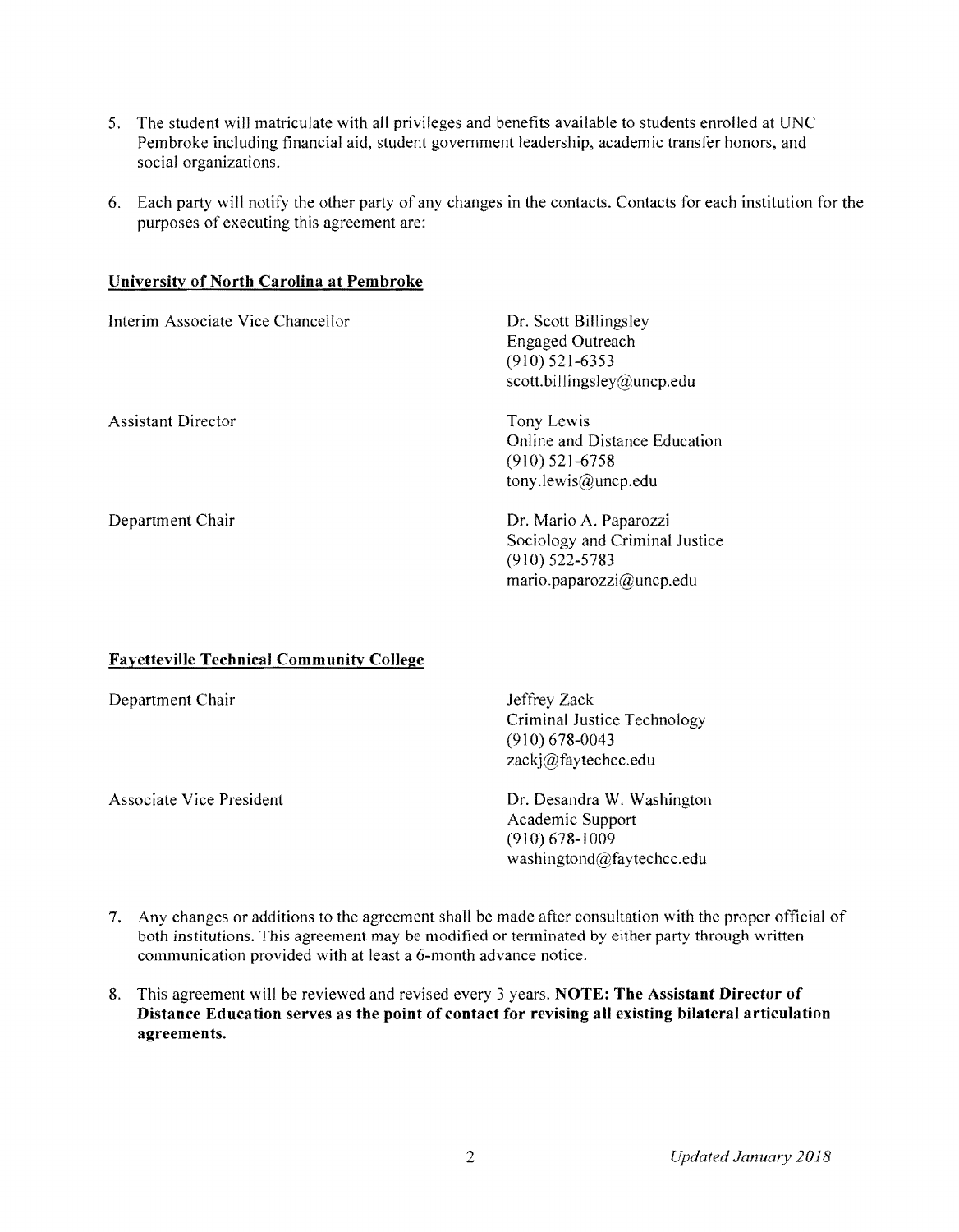Each party has caused this agreement to be executed by its duly authorized representatives as of January J 8, Each party has caused this agreement to be executed by<br>2018.

**Dr.** David Ward Provost and Vice Chancellor Academic Affairs University of North Carolina at Pembroke

 $28/8$ 

Date Date Date

Dr. Keen arry

resident Eayetteville Technical Community College

 $3 - 26 - 18$